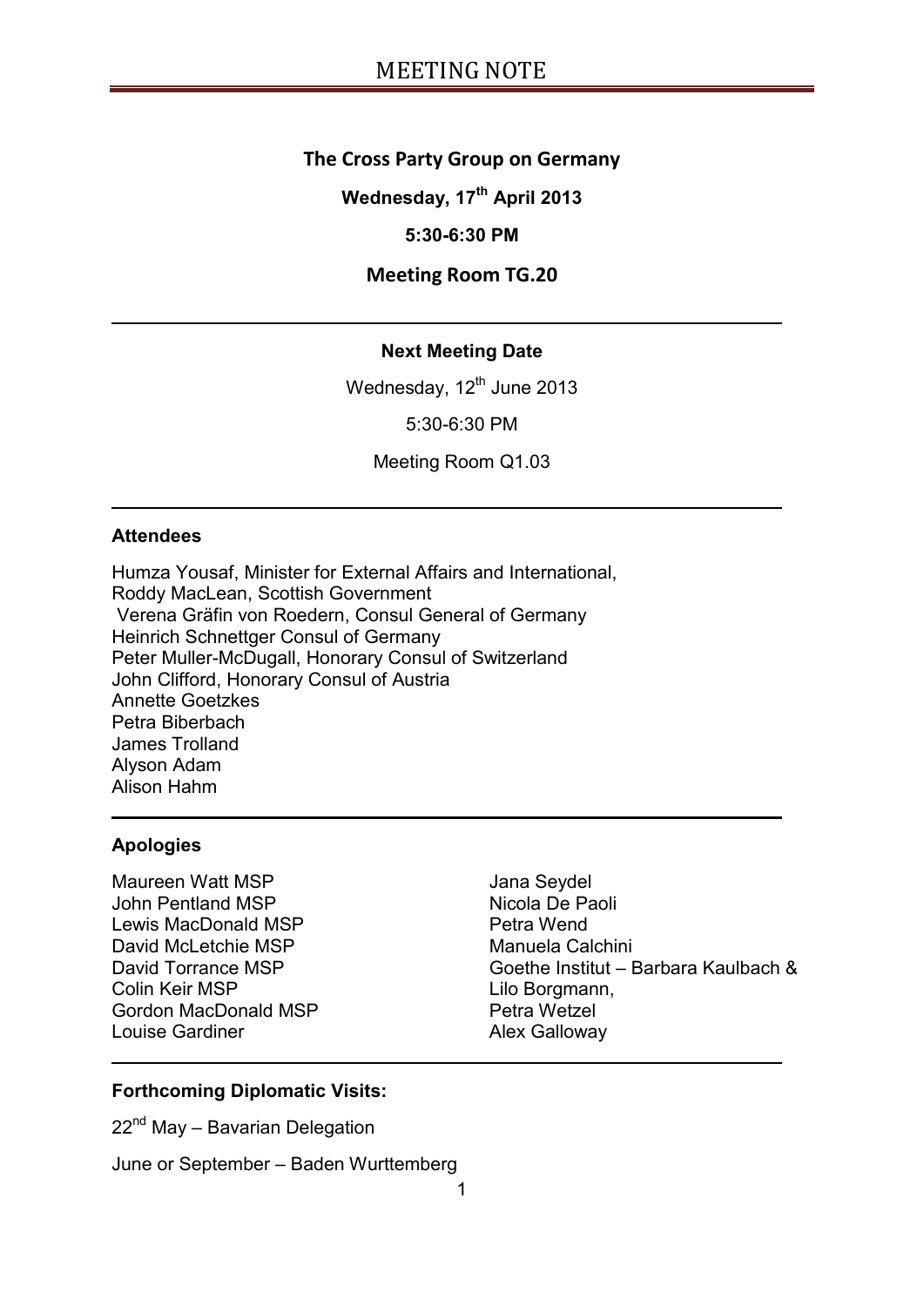Colin Beattie MSP welcomed everyone and explained that many of the CPG members have submitted apologies because they are attending a tourism expo in Glasgow.

Mr Beattie asked Alyson Adam to explain the changes to the Code of Conduct for Cross-Party Groups.

## **Recent Changes to CPG**

Ms Adam explained the Standards Committee is making an effort to ensure the CPGs are open and transparent to the public. As such meeting minutes and agendas will be posted online for the general public to view. Meeting minutes must be approved at the following meeting. Two MSP are required for the meeting to be official.

In the case of this meeting where there are many CPGs all going on at the same time and it is unlikely that more than one MSP would attend, the meeting will be made as a note rather than an official minute. Any decisions made at this meeting will need to be ratified at the next meeting.

Those are the most relevant changes.

The Minister for External Affairs and International Development, Humza Yousaf and Roddy MacLean Germany Desk of the Scottish Government Europe Team arrived.

Mr Beattie asked that an introduction of all around the table might be helpful and all introduced themselves.

Mr Beattie turned the time over to Mr Yousaf noting that the CPG was very pleased that he was able to attend.

### **Minister for External Affairs and International Development, Humza Yousaf**

Mr Yousaf thanked the CPG for the invitation to attend the meeting. He acknowledged that his role was newly created, but literally covers the globe. He noted that Scotland and Germany have a strong partnership.

While Cabinet Secretary was unable to attend as she is in Germany he assured the group that she desires to attend a meeting in the future. Cabinet Secretary would best place to update the CPG on her trip. If she is unable to attend the CPG can be given a read out on how the trip went.

**Alyson will ensure that the Cabinet Secretary is invited to the next meeting and /or future meeting. If Cabinet Secretary is unable to attend next meeting Alyson will obtain read out on her trip to Germany.**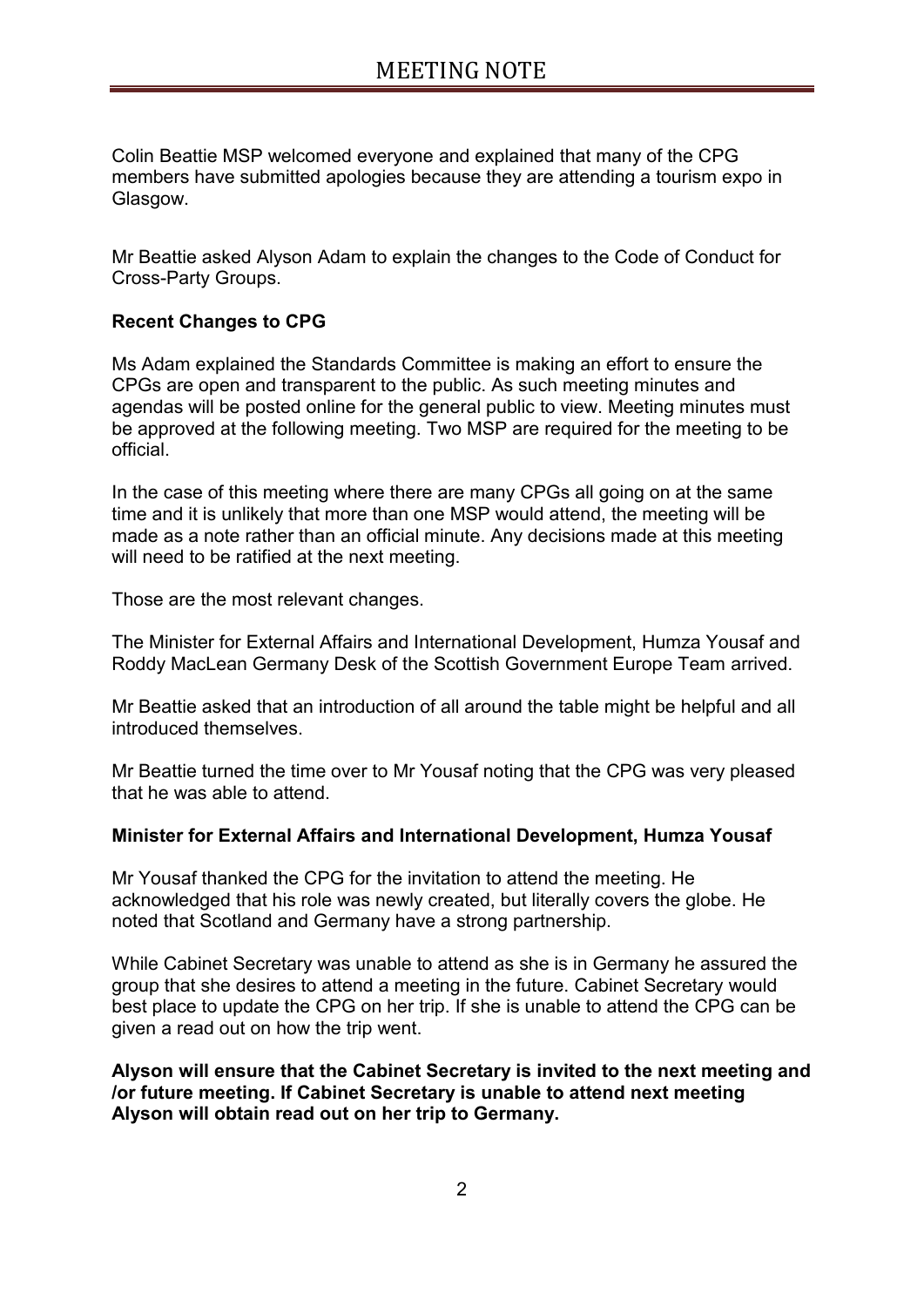Mr Yousaf commented that there are many areas of engagement between Scotland and Germany, but he would be focusing on three cultural links:

Potential of Renewable Energy Food and Drink Language

He spoke of the previous German Consul General Wolfgang Mossinger"s interest in language and the current Consul General, Verena Gräfin von Roedern"s efforts in the area of language.

Mr Yousaf then indicated that the Minister in charge of language Dr. Alastair Allan would be speaking in front of the European and External Affairs committee tomorrow (Thursday,  $18<sup>th</sup>$  April) in regards to language teaching. He further indicated that while he did not want to pre-empt what Dr Allan said he believe it will be worth hearing/reading.

## **Alyson will circulate Dr Allan's statements.**

Mr Yousaf went on to say that the SNP pioneered in their manifesto the 1+2 language teaching model. Dr Alistair Allan will be speaking more too that.

He spoke to cultural links between the two nations, both those that are obvious and those which are not so clear. Some links go back to  $13<sup>th</sup>$  Century, did not list them all for time reasons. He focused on the events supported by the Scottish Government happening in 2013:

*A Small Story* which is a play produced Star Catchers who works with under 5s in Scotland will be performed in Berlin. Rehearsals in October and performance in November.

David Hughes Dance are currently touring Germany. Performing in Meppen this evening (Wednesday, 17<sup>th</sup> April)

Scottish Chamber Orchestra has a long association and link with Germany having had six successful concert tours and will being performing in Germany this summer. A tour is also being planned for 2014.

There are 36 Twinning Associations with many of the smaller towns and cities being the most active. While activation various between from association to association.

Mr Yousaf highlighted the work of the Goethe Institut in their effort for art and cultural exchange. He spoke of his personal actor friend, who had to learn German in 3 weeks and was able to do so with the help of the Goethe Institut. They do amazing work with cultural, art exchanges and encouraging learning the German lanaguage.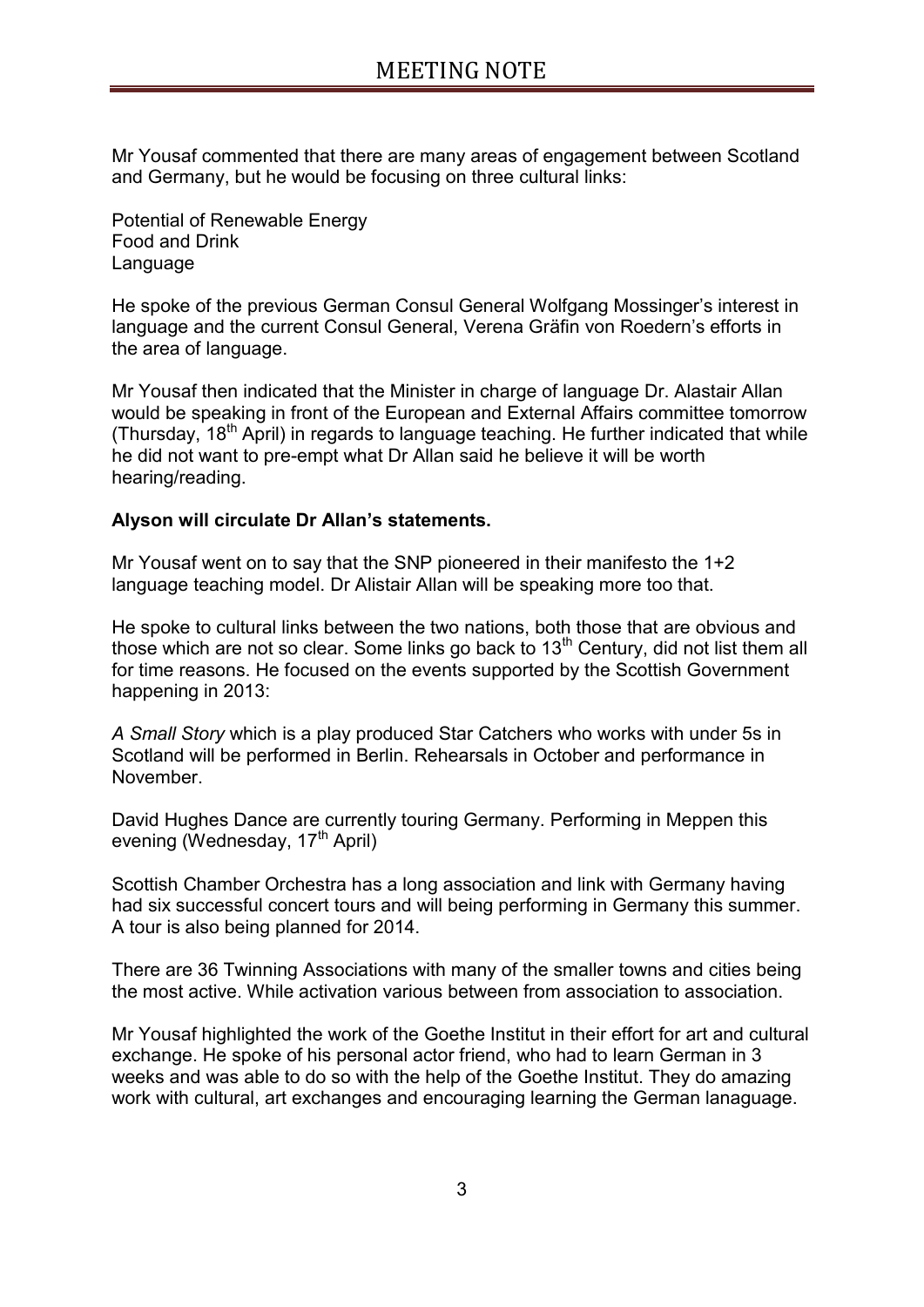The Goethe Institut was also involved in the Scottish Storytelling Festival Folk Tales of Europe exchange last year, along with the German Consulate. Books were exchanged, the Brothers Grimm was gifted.

While there is no formal department of cultural exchange, there is much work to be done in creating and strengthen cultural ties.

The Cabinet Secretary Fiona Hyslop specifically went to meet with the Minister of State. Discussions were to vary from cultural links to trade and investment. She will of course be able to give a better explanation of how the trip and discussions went.

## **Renewables**

Mr Yousaf spoke briefly about renewable technologies and the goals of the Scottish Government to become Europe"s leading country in renewable energies. The Scottish Government wish to make Scotland wind and hydro nation. Scotland is on the cutting edge of renewables technology.

After the nuclear disaster in Japan it is more imprudent than ever to move towards renewables energy policy. Scotland and Germany only have a 2% difference in targets for renewables.

Renewables energy cooperation between Scotland and Germany continues through Scottish Development International, who has an on-going dialogue with Lower Saxony and Bavaria. Scottish Ministers and senior officials have been in Berlin, Hamburg, Bremen on energy matters.

Scotland takes a keen interest in climate justice. Climate change affects developing countries more than countries like Scotland. The goal of climate justice fund is to offset the climate issues of the developing world. It is an innovate strategy indorsed by world leaders. Ministers from Germany have been invited to speak at the Climate Change Conference held at Dynamic Earth on the 9<sup>th</sup> of October.

## **Food & Drink**

Germany is the second largest export market when it comes to food & drink. Close to a £100million on food and £168million on wiskey. Germany has been in the top five of export market for the last decade.

The Scottish Government is going to be more vigorous in its strategy for exporting food and drink as part of its Economic Growth Strategy. Representations for Scotland are to be made at Anuga in Cologne which is one of the world"s largest food and drink festivals.

### **Further Cultural Development**

Mr Yousaf will be attending the Highland Gathering in Lower Saxony on the  $4<sup>th</sup>$  May.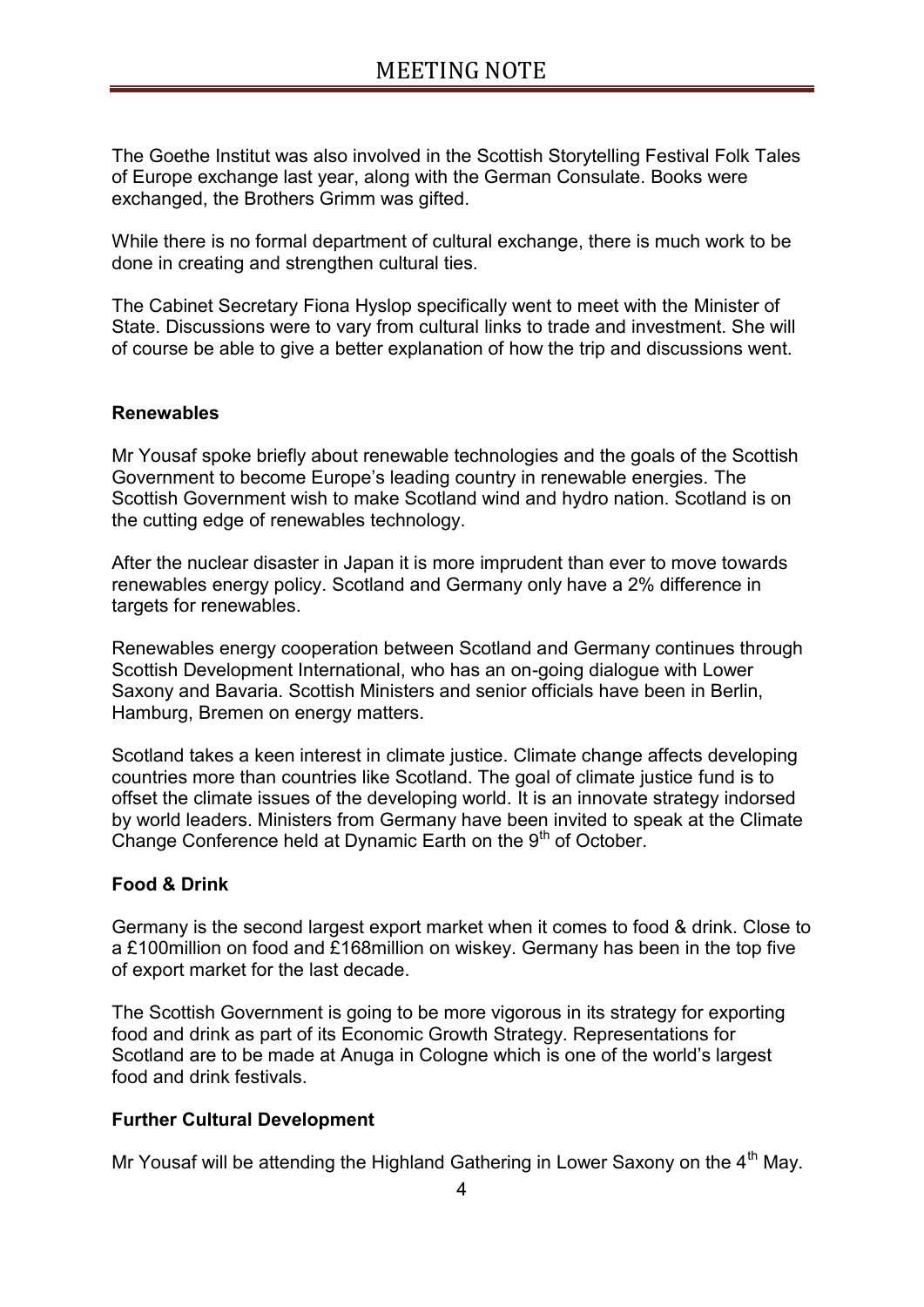Connectivity is essential in pursuing continuing links between Scotland and Germany. Launch of the Edinburgh to Hamburg flight last month was certainly a step in connectivity, but more can be done.

Petra Biberbach from Planning Aid commented about getting communities involved in regards to renewable energy especially offshore energy. Scotland is leading and should be able to get more communities bought into the idea.

Mr Yousaf replied that there is not a lot more Scotland could be doing for community buy in. The current level of buy-in is focused on promoting the Community/Climate Justice fund through active church groups, who have an interest in the international developing world.

Ms Biberbach suggested that may be the schools programmes which have been set up by Crown Estate and Mitsubishi in Scotland could be take across to Germany.

Hon. Aus. Consul Clifford suggested that a programme needs to be put into place to deal with over consumption of electricity in this country. Germany, Austria and Switzerland have done all easy things to reduce carbon output and thus did not want to agree to an additional 15% reduction proposed by the British Government. There are more aspects of the arguments that need to be teased out.

Mr Yousaf agreed there is more to be done and more arguments to be made.

Mr Yousaf asked what the Scottish Government could do or should be doing in the eyes of the Group regarding Germany.

Hon. Swiss Consul Muller-McDougall suggested that water pump technology for generating power has worked quite well in Switzerland. It involves pumping fresh water or sea water to a higher elevation lake using surplus energy which cannot be stored by the existing infrastructure. Then during times of high energy usage the water is pumped out to generate energy. It utilises the existing infrastructure without over burdening the system. The water pump system has been successfully applied in Switzerland. It is proven technology, though it is dependent upon topography.

Mr Yousaf was very impressed with the water pump discussions. He said he had never heard about tech which measures when energy is being used and he will mention the suggestion to Fergus Ewing, the Minister in charge of Energy.

Consul Schnettger spoke about the Bavarian Delegation coming to the Parliament on the 22<sup>nd</sup> of May. He has been given the impression that when a delegation comes it turns into more of a tourist/sightseeing visit. While nice he would prefer that when delegation come there should be a focus like energy and that should drive what is seen and who to meet with on the trip.

Mr Yousaf agrees that having more targeted diplomatic visits could be beneficial though the value of cultural diplomacy is very important. Could be that for the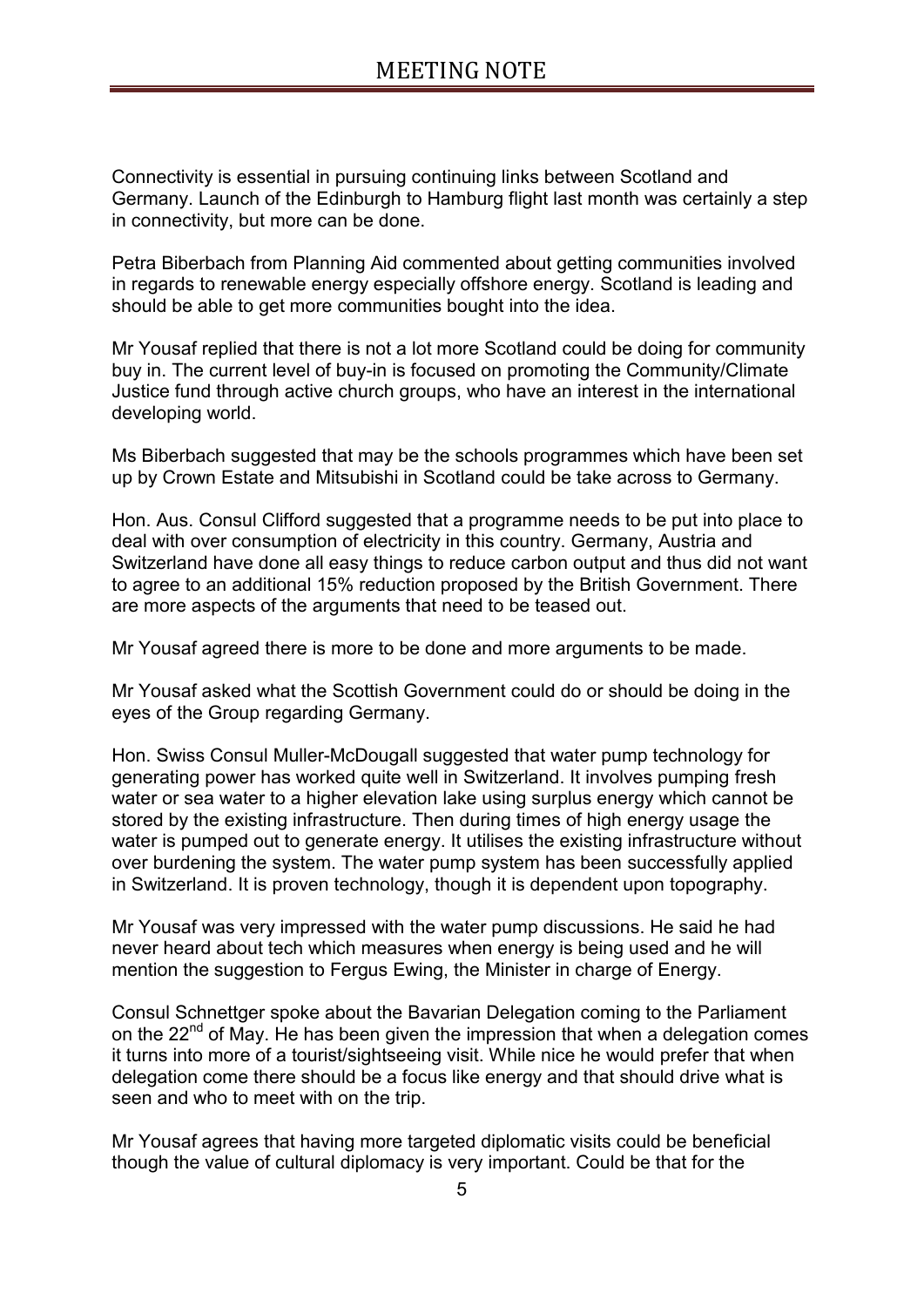Bavarian Delegation it would be a good idea to get in contact with Skills Development Scotland.

Consul Schnettger pointed out that the Bavarian delegation is here to renew the Twinning Association between Munich and Edinburgh/ Bavaria and Scotland. Continuing to build the connection between the cities.

Mr Yousaf suggests that they make contact with reenergised people.

Ms Biberbach spoke about planning reform benefits

Mr Yousaf clearly stated that Scotland will not join any planning reforms strategies unless it has real substance.

Mr Beattie asks about the Germany Plan which was in action prior to 2007 and what sort of update there has been.

Mr Yousaf responded that the European Action Plan 2009 covers the interaction with European country. Priority countries are identified of which on is Germany. Priority does not necessarily mean importance, but it is safe to say that with the economic connections and cultural connection Germany is important.

He went on to say that 1+2 langusge policy is not a cure all for German language learning in Scotland, but it is essential that a continued working partnership will help it grow.

Consul General Verena Gräfin von Roedern suggested that the decline in foreign language is partly related to it not being mandatory after the age of 14. That policy should be looked at and readjusted.

Mr Yousaf agrees that two years is not enough and the decline in uptake is worrying.

Colin Beattie thanked Mr Yousaf and Mr MacLean for their time and for attending.

Annette Gotzikes added that there is a very positive outcome for the Languages for All programme at University of Edinburgh coming as a direct result of the CPG. Stefan Buettner put her in contact with the University of Tübingen to see how their programme works and will be taking a trips to Germany to visit them. She has also been promoted at the University and will be standardising the programme across the University. It has also been decided that the teaching will be to a standard level with potential for further levels possibly to come later. Big thank you to Stefan.

### **Meeting Minutes Review**

Hon. Aus. Consul John Clifford mentioned that the comments from Patrick Harte of Napier University on page 3 regarding study abroad programmes taught in English. He asserted that you cannot get a full understanding of culture without the taking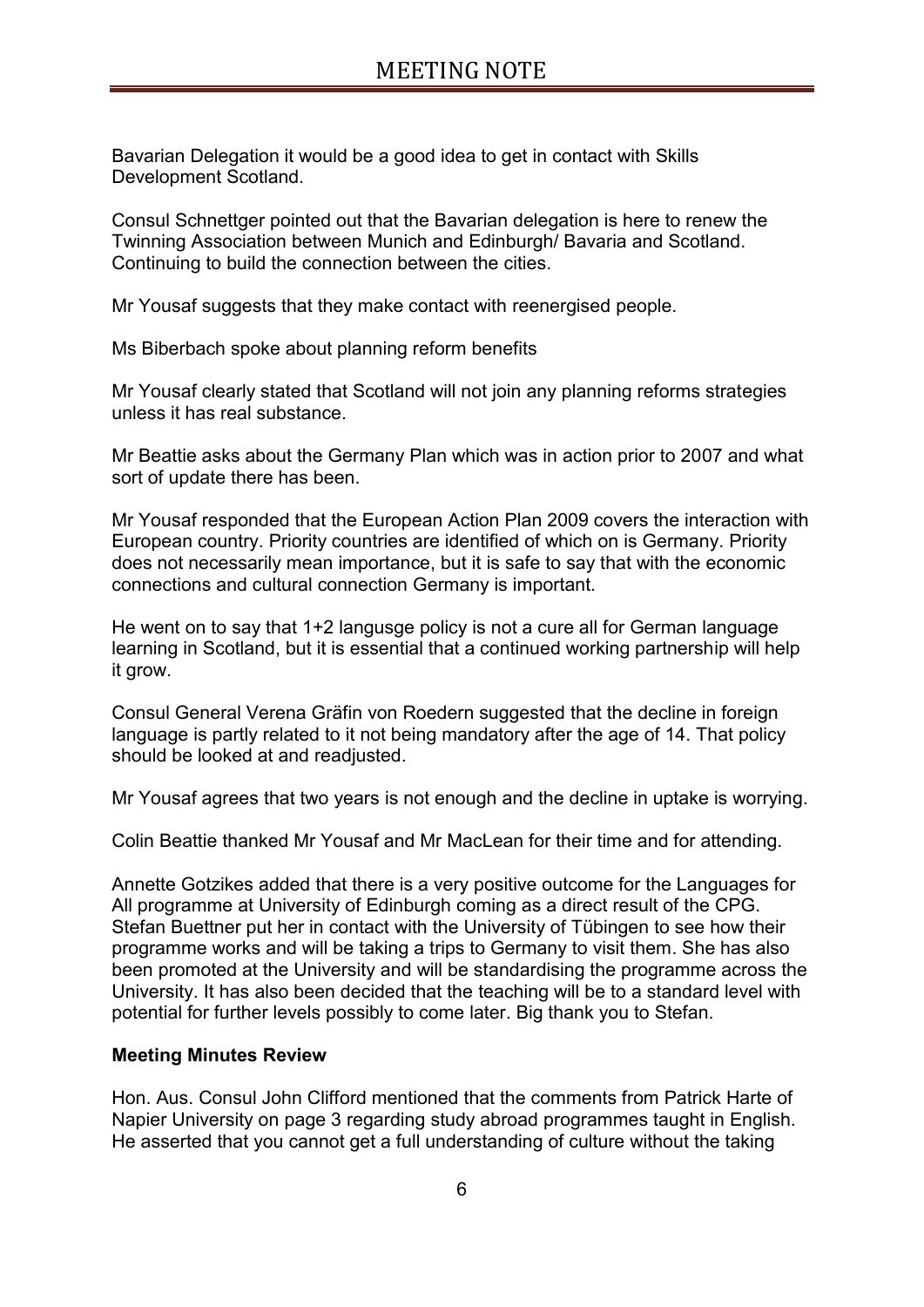part in the language. Mr Harte"s programme which says that students going abroad don"t need to learn the language is a shame.

Consul General Gräfin von Roedern agrees that while it looks better in the meeting minute than in the way Mr Harte said it, students should not be discouraged from learning languages. They need to be aware of how they can profit in other ways. Learning law in another language was just an example, students are able to profit from learning German in day to day conversation as well as in their studies.

Hon. Aus. Consul John Clifford suggest that it is not that difficult as people from other countries come and learn in English.

Consul Schnettger asks that on page 3 were Mr Harte says that Erasmus has "failed" Scottish Universities, that it be corrected to Scottish Universities have not made the Erasmus programme work for them. It is not Erasmus that has "failed" but the Universities inability to get enough students to take-up the opportunities.

### **Meeting minute will have to be approved at the next meeting along with this meeting note.**

Information from the Universities Scotland regarding their looking into how individual universities deal with student outward mobility as requested by Colin Beattie MSP.

## **Briefing available upon request to Alyson Adam.**

Mr Beattie would like Universities Scotland to be made aware that he was asking for the information as Convener of the CPG on German and not as member for the Education and Cultural Committee as it says on the top of the briefing paper.

Mr Beattie believes that the briefing should be helpful and should cut through much of the anecdotal barriers previously discussed.

Consul Schnettger asked if the information/briefing could be shared beyond the CPG. Mr Beattie agreed that it could be shared.

Information from SPICe regarding German Higher exams requirements was presented.

### **Response available upon request to Alyson Adam**.

The paper discusses current oral, reading and writing requirements. Also outlines the new standards as per changes resulting from Curriculum of Excellence.

Ms Adam explained regarding the previous request to find the number of Scottish Foreign Languages assistance in Germany that the information was difficult to come by as it is not gathered centrally. The British Council does gather some information, but they are requiring a Freedom of Information request. It is unlikely we will get the number soon.